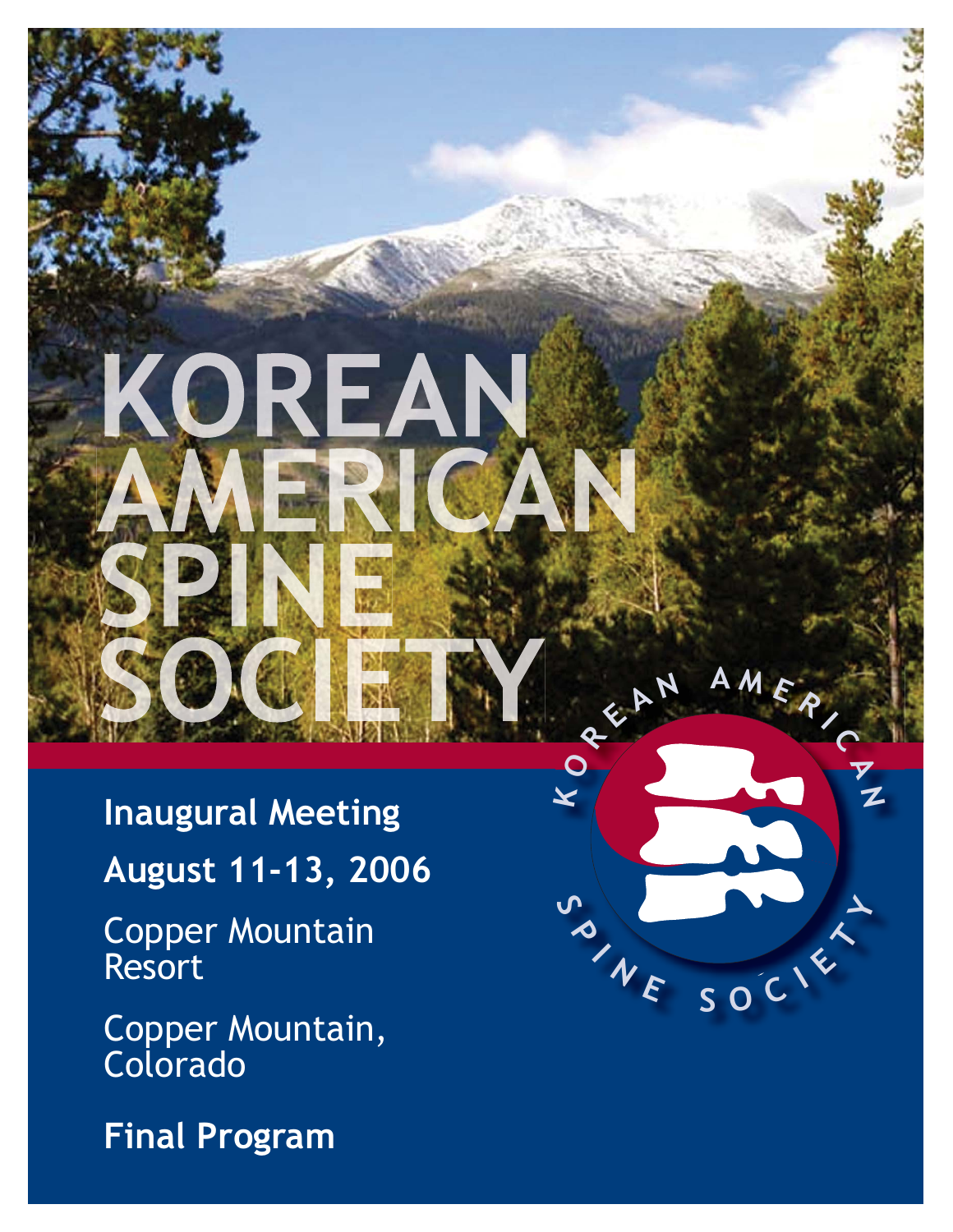### **DEAR SPINE CARE PROFESSIONALS:**

On behalf of the Korean American Spine Society (KASS) Program Committee we welcome you to this Inaugural Meeting in picturesque Copper Mountain, Colorado. The founding surgeons, Casey K. Lee, MD, Howard S. An, MD, Hae-Dong Jho, MD, PhD, Hyun Bae, MD, William W. Choi, MD, S. Tim Yoon, MD, PhD and Kee D. Kim, MD formed KASS to share their passion for spine care and promote and share their passion for their culture. KASS' mission is to further spine care through social, academic and cultural exchange.

We hope you will find this inaugural meeting to be exciting and informative.

S. Tim Yoon, MD, PhD Program Co-chair

Kee D. Kim, MD Program Co-chair

### **AUDIENCE AND MEETING PURPOSE**

Designed for orthopedic surgeons and neurosurgeons that are of Korean American descent with an abiding interest in spine care.

### **MEETING OBJECTIVES**

Upon the completion of this meeting, participants should be able to:

- Determine the best surgical approach to treat multilevel cervical stenosis and myelopathy between anterior versus laminectomy and fusion versus laminoplasty. •
- Identify complications of off-label BMP use in lumbar and cervical spine.
- Assess the best surgical approach to treat lumbar degenerative spondylolisthesis with stenosis choosing between laminectomy and posterior fusion versus laminectomy and PLIF versus laminectomy and Dynesys®. •
- State the pros and cons of using high dose methylprednisolone in spinal cord injury cases. •
- Define the pros and cons of various surgical treatments for single-level cervical disc herniation with radiculopathy.
- Discuss the recent thinking on whether to operate on patients who have radiographic cervical cord compression without myelopathy. •
- Compare three different surgical techniques to treat thoracic disc herniation. •
- Explain the rationale for treating thoracolumbar burst fracture without neurologic deficit from either an anterior or posterior approach. •

### **CONTINUING MEDICAL EDUCATION (CME) CREDIT**

This activity has been planned and implemented in accordance with the Essentials and Standards of the Accreditation Council for Continuing Medical Education (ACCME) by the Korean American Spine Society. The North American Spine Society (responsible for administering credit for the Korean American Spine Society) is accredited **with commendation** by the ACCME to provide continuing medical education for physicians and takes responsibility for the content, quality and scientific integrity of this CME activity.

NASS designates this continuing medical education activity for a maximum of **7.75** *AMA PRA Category 1 Credit(s)TM*. Physicians should only claim credit commensurate with the extent of their participation in the activity.

#### **DISCLAIMER**

The material presented at this meeting is made available by KASS for educational purposes only. The material is not intended to represent the only, nor necessarily the best, method or procedure appropriate for the medical situations discussed. It is intended to present an approach, view, statement or opinion of the faculty, which may be helpful to others who face similar situations.

KASS disclaims any and all liability for injury or other damages resulting to any individual attending the meeting, and for all claims which may arise out of the use of the techniques demonstrated therein by such individuals, whether these claims shall be asserted by physicians or any other person.

### **CORPORATE SUPPORT ACKNOWLEDGEMENT**

KASS thanks the following corporate supporter for their generous contribution:

## **Zimmer Spine**

#### **OPENING RECEPTION**

The Welcome Reception, dinner and Inaugural Presidential Address will be held Friday, August 11, from 6:30-9:00 PM in the Ponderosa Room.

This Program contains confirmed program content, faculty and presenters as of July 28, 2006. Any further changes to this Program will be announced at the beginning of the session.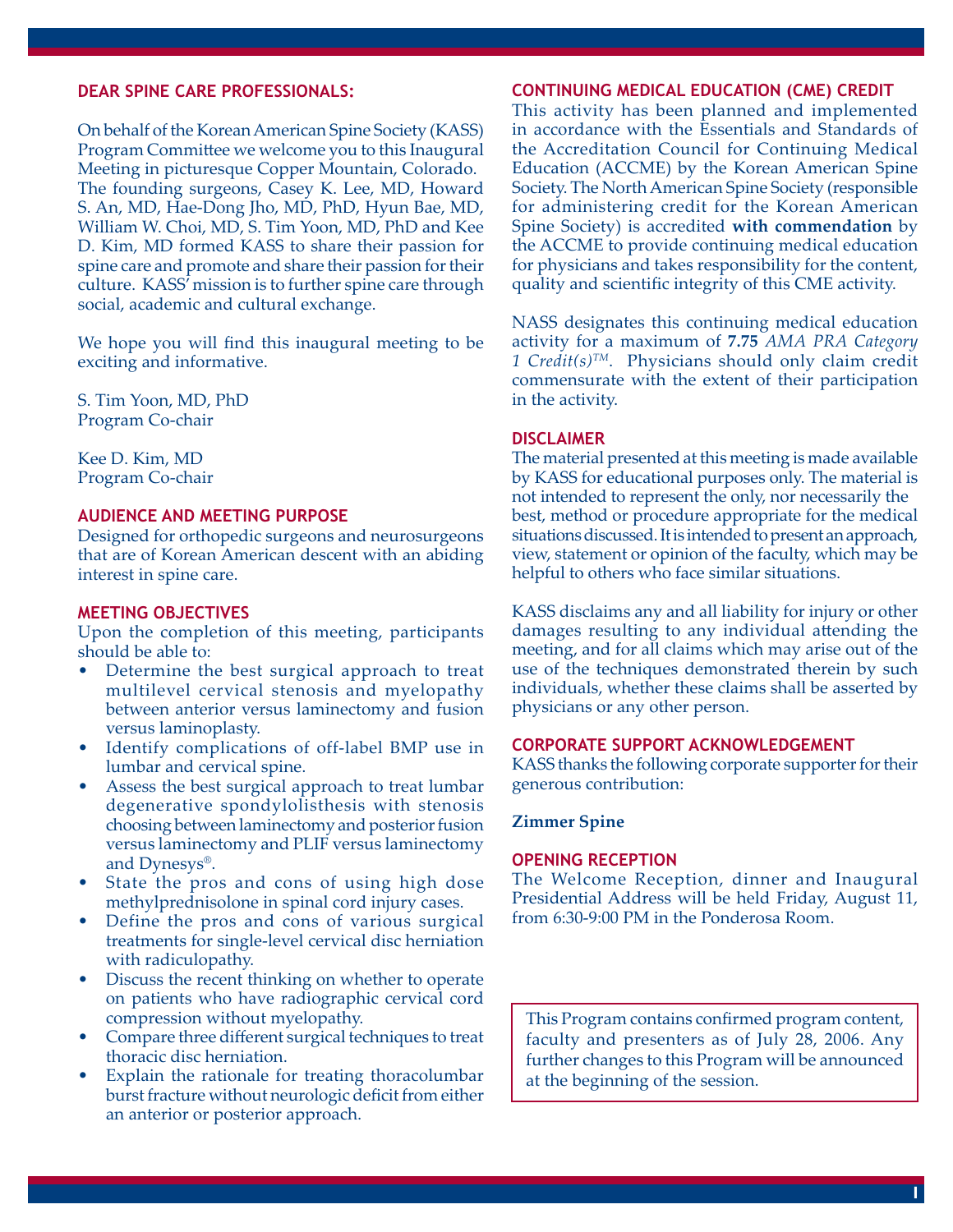**All educational sessions will take place in the Bristlecone/Lodgepole Room.**

## **FRIDAY, AUGUST 11**

### **11:00 a.m. Registration**

**12:00 p.m. Lunch**

### **1:00 p.m. Welcome and Introduction** Casey K. Lee, MD

**1:15—2:15 p.m. Multi-level Cervical Stenosis and Myelopathy** Moderator: S. Tim Yoon, MD

### **1:15 p.m.**

#### **Anterior**

 Speaker: Brian Kwon, MD  *FDA Device/Drug Status: This presentation does not discuss or include any applicable devices or drugs.*

## **1:30 p.m.**

# **Laminectomy and Posterior Fusion**

Speaker: Howard An, MD  *FDA Device/Drug Status: Posterior lateral mass screw, fi xation of cervical spine, laminoplasty plate — All approved.*

### **1:45 p.m.**

 **Laminoplasty** Speaker: K. Daniel Riew, MD  *FDA Device/Drug Status: Laminoplasty Plates—Approved.*

#### **2:00 p.m. Discussion**

**2:15—2:45 p.m. Complications of Off -Label BMP Use**

Moderator: Kee D. Kim, MD

## **2:15 p.m.**

**Airway and Swallowing Complications after BMP-2 Fusion in Cervical Surgery** Speaker: John M. Rhee, MD  *FDA Device/Drug Status: BMP-2—Not approved.*

 **2:30 p.m. Discussion**

## **2:45—3:00 p.m. Break**

#### **3:00—4:00 p.m.**

 **Lumbar Degenerative Spondylolisthesis with Stenosis** Moderator: Howard S. An, MD

#### **3:00 p.m.**

 **Laminectomy and Posterior Fusion** Speaker: Not available at time of printing.

#### **3:15 p.m.**

### **PLIF**

 Speaker: William W. Choi, MD  *FDA Device/Drug Status: This presentation does not discuss or include any applicable devices or drugs.*

## **3:30 p.m.**

## **Laminectomy with Dynesys®** Speaker: Daniel Kim, MD  *FDA Device/Drug Status: Not available at time of printing.*

 **3:45 p.m. Discussion**

## **4:00—5:00 p.m.**

 **Dose Methylprednisolone for Spinal Cord Injury** Moderator: Howard S. An, MD

## **4:00 p.m.**

 **Pros** Speaker: Not available at time of printing.

## **4:15 p.m.**

 **Cons** Speaker: S. Tim Yoon, MD, PhD  *FDA Device/Drug Status: Methylprednisolone— Not approved.*

 **4:30 p.m. Discussion**

#### **4:45 p.m. Break**

**5:00 p.m. Business Meeting**

### **6:30—9:00 p.m.**

 **Welcome Reception and Dinner Inaugural Presidential Address**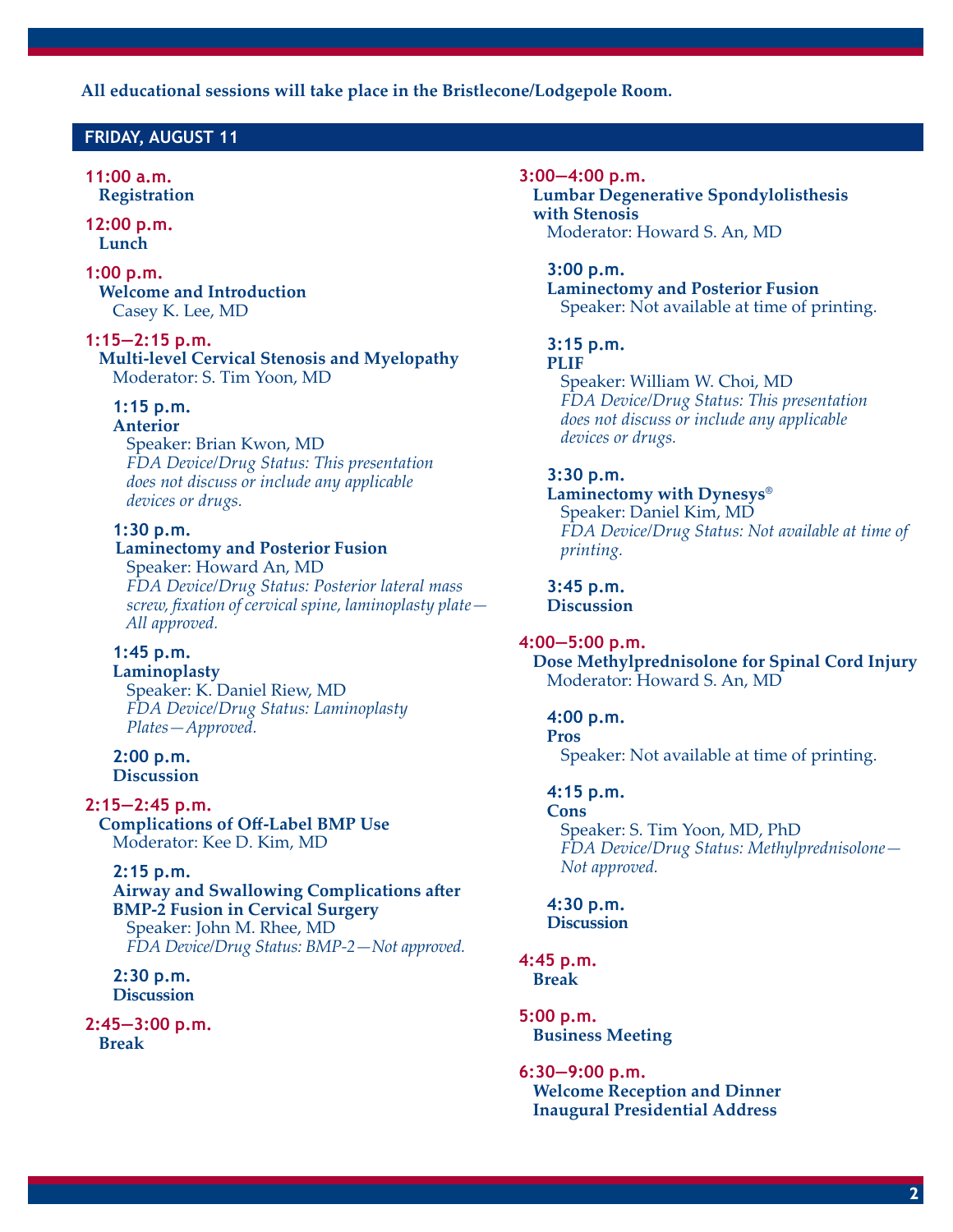## **SATURDAY, AUGUST 12**

**7:00 a.m. Registration Continental Breakfast** 

**7:50 a.m. Announcements**

### **8:00—8:15 a.m.**

**Complications of BMP-2 Use in Lumbar Spine** Speaker: Hyun Bae, MD  *FDA Device/Drug Status: Not available at time of printing.*

**8:15—9:10 a.m. Single-level Cervical Herniation** Moderator: Hyun Bae, MD

 **8:15 a.m. Instrumented ACDF** Speaker: Not available at time of printing.

### **8:30 a.m.**

## **Cervical Lamino-foraminotomy**

 Speaker: Jon Park, MD  *FDA Device/Drug Status: This presentation does not discuss or include any applicable drugs or devices.*

### **8:45 a.m.**

 **Cervical Anterior Microforaminotomy** Speaker: Hae-Dong Jho, MD, PhD  *FDA Device/Drug Status: This presentation does not discuss or include any applicable drugs or devices.*

 **9:00 a.m. Discussion**

#### **9:10—9:25 a.m.**

 **Artificial Cervical Disc Replacement: Bryan® Disc** Speaker: Do Heum Yoon, MD *FDA Device/Drug Status: Bryan® Cervical Disc System—Investigational.*

**9:25—9:55 a.m.**

 **Radiographic Cervical Cord Compression Without Myelopathy Moderator: Jeffrey S. Roh, MD** 

## **9:25 a.m.**

 **Without Surgery** Speaker: Choll W. Kim, MD, PhD  *FDA Device/Drug Status:This presentation does not discuss or include any applicable devices or drugs.*

 **9:40 a.m. With Surgery** Speaker: David H. Kim, MD  *FDA Device/Drug Status: Not available at time of printing.*

 **9:55 a.m. Discussion**

**10:10—11:05 a.m. Thoracic Disc Herniation** Moderator: Brian Kwon, MD

## **10:10 a.m.**

 **Endoscopic** Speaker: Hae-Dong Jho, MD, PhD  *FDA Device/Drug Status: This presentation does not discuss or include any applicable drugs or devices.*

 **10:25 a.m.**

 **Open Anterior** Speaker: David H. Kim, MD *FDA Device/Drug Status: Not available at time of printing.*

### **10:40 a.m.**

 **Open Posterolateral** Speaker: Kee D. Kim, MD  *FDA Device/Drug Status: This presentation does not discuss or include any applicable drugs or devices.*

 **10:55 a.m. Discussion**

**11:05 a.m. Break**

## **11:15—11:55 a.m.**

 **Thoracolumbar Burst Fracture Without Neurologic Deficit** Moderator: Sean Keem, MD

#### **11:15 a.m.**

#### **Anterior**

 Speaker: Charles W. Cha, MD  *FDA Device/Drug Status: This presentation does not discuss or include any applicable devices or drugs.*

### **11:30 a.m.**

#### **Posterior**

 Speaker: Rex Marco, MD  *FDA Device/Drug Status: Norian, Kyphoplasty— All approved.*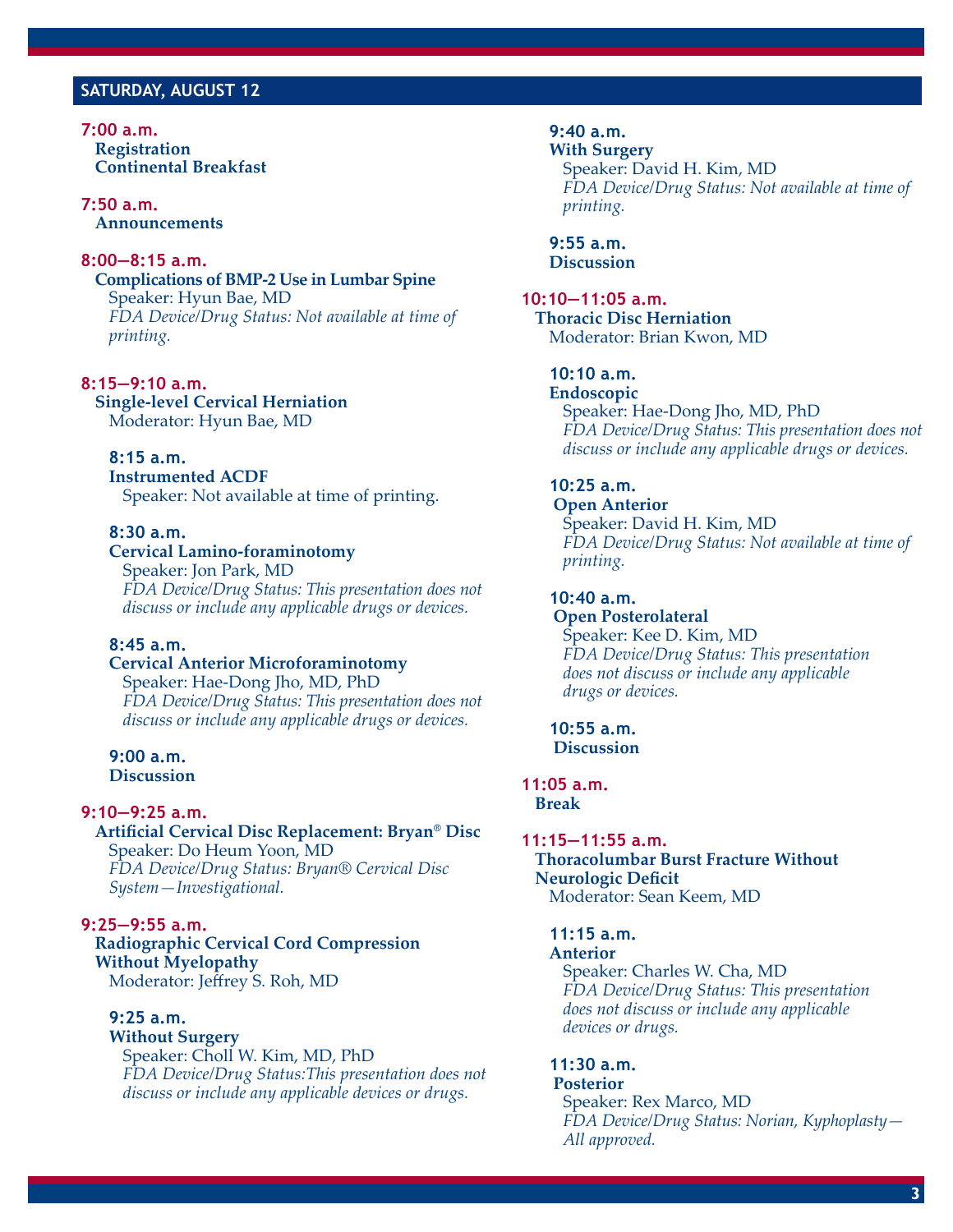# **SATURDAY, AUGUST 12 (Continued)**

 **11:45 a.m. Discussion**

#### **12:00—12:40 p.m. Roundtable Discussion and Case Presentations**

### **12:00 p.m.**

 **Cervical: Complex or Controversial?** Speaker: Howard S. An, MD  *FDA Device/Drug Status: Posterior lateral mass screw, fi xation of cervical spine, laminoplasty plate — All approved.*

### **12:20 p.m.**

 **Lumbar: Complex or Controversial?** Speaker: Not available at time of printing.

**12:40 p.m. Closing Remarks**

**12:50 p.m. Gourmet Boxed Lunches**

**7:30 p.m. Dinner Buffet** 

### **SUNDAY, AUGUST 13**

**8:00 a.m. Breakfast Buffet** 

### **DISCLOSURE INFORMATION**

As a sponsor accredited by the ACCME, the North American Spine Society (responsible for administering credit for KASS) must ensure balance, independence, objectivity and scientific rigor in all its sponsored activities. Therefore anyone presenting at the Korean American Spine Society Inaugural Meeting must provide disclosures of any financial conflicts of interest and FDA status of drugs/devices discussed. Disclosure information will be made available orally before the presentation begins and is printed in this program.

### **FDA DISCLOSURE**

If a device or drug requiring FDA approval is identified as an important component of your presentation you must indicate the FDA status for its use, as it will be discussed in this presentation. You will be required to provide the name of the devices and/or drugs in your presentation requiring FDA approval, along with the status of "Approved for this indication," "Investigational" or "Not Approved" for use as discussed in the presentation." This information is listed in this final program.

#### **COMMERCIAL SUPPORT DISCLOSURE**

KASS requires all authors to disclose all financial relationships they have regardless of whether it affects the specific presentation being given at this meeting. The principal aim of the policy is to provide uniform and complete disclosure of financial relationships among all faculty presenting at all meetings being sponsored by the North American Spine Society.

The intent of this policy is to encourage disclosure of situations in which there is even the potential for bias, without any implications regarding actual bias. The establishment of uniform disclosure requirements frees individuals from having to decide which relationships might influence his or her decision-making and which are irrelevant.